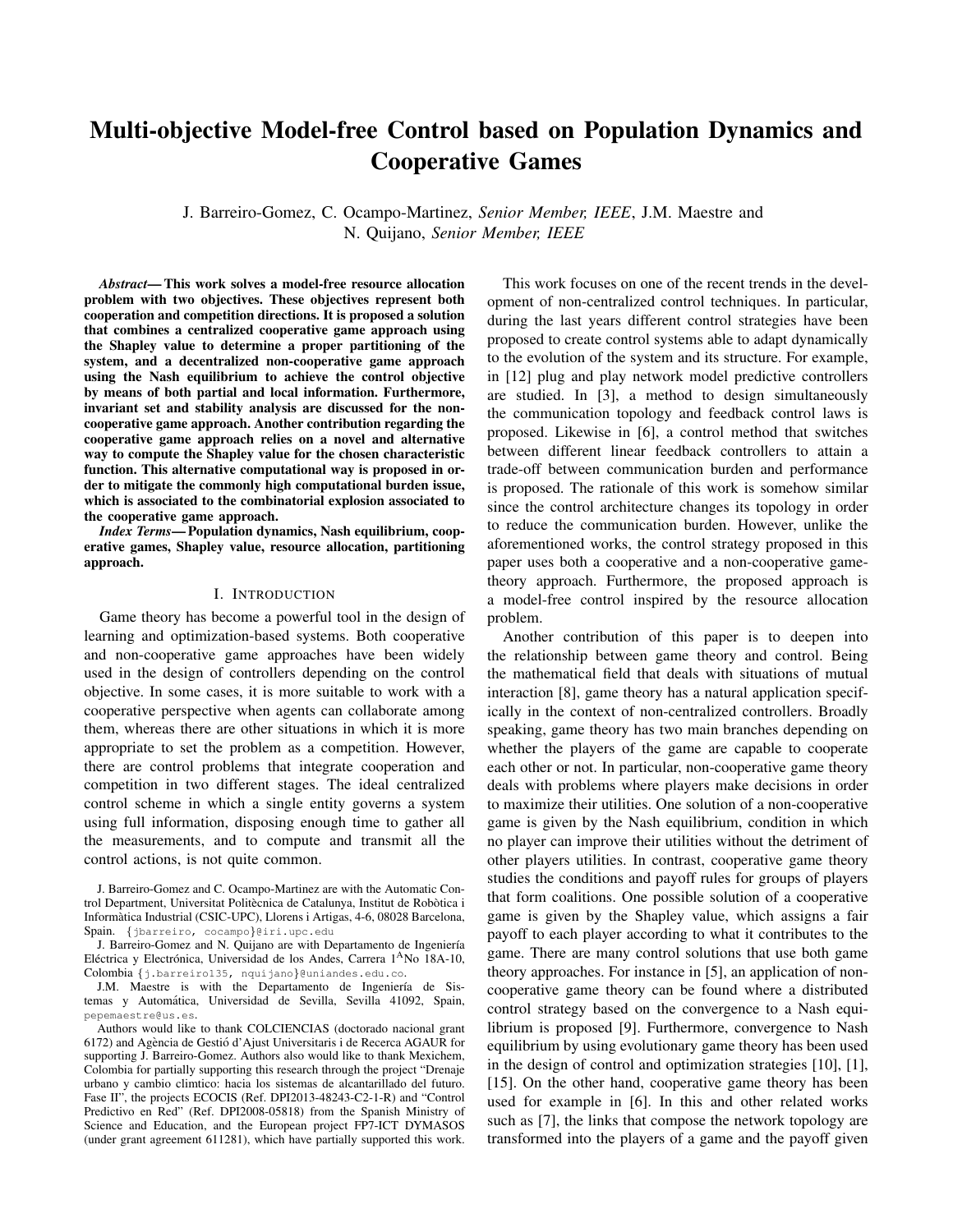by the Shapley value [14] is used as a mean to determine their relevance. Other works that mainly use the Shapley value are  $[4]$ ,  $[2]$ .

In this work, a combination of these two game-theoretical approaches is used to propose a decentralized control strategy. More specifically, a network system is divided into different partitions. These partitions are determined by a criterion based on a cooperative game, i.e., by using the Shapley value. Furthermore, a population-dynamics approach is implemented at each partition. Then, a model-free resource allocation problem is solved at each sub-system by converging to a Nash equilibrium. Moreover, this work proposes a different way to compute the Shapley value for the selected characteristic function in the cooperative game in order to reduce the computational burden, which is one of the main issues when using the game-theoretical approach. Finally, in order to show the performance of the proposed methodology based on cooperative and non-cooperative games, a resource allocation problem in a water system treated in [11] is presented.

The remainder of this paper is organized as follows. Section II presents the population dynamics approach used to find the solution given by the Nash equilibrium. Section III shows the role of the cooperative-game approach in the control problem by finding the solution given by the Shapley value. This section also presents the partitioning criterion based on the Shapley value. Section IV describes the case study and the control objectives. Afterwards, concluding remarks are presented in Section VI.

*Notation:* Column vectors are denoted by bold style, e.g., x. Scalar numbers are denoted by non-bold style, e.g.,  $N$ . Sets are denoted by calligraphic upper case, e.g.,  $T$ . Subindex refers to the topologies in the system, and super-index refers to partitions, e.g.,  $S_i^j$  refers to a set of a partition j of a topology  $i$ . It is worth to point out that super-index is not operational, i.e,  $N_i^3$  refers to partition 3, and  $N_i^3 \neq N_i N_i N_i$ . Real numbers are denoted by  $\mathbb{R}$ , and all the non-negative real numbers by  $\mathbb{R}_+$ . Finally  $\mathbb{1}_N$  is a column tile with N unitary entries, and the cardinality of set is defined by  $|\cdot|$ , e.g.,  $|\mathcal{O}|$ is the number of elements of the set  $\mathcal{O}$ .

## **II. POPULATION DYNAMICS APPROACH**

Consider a population composed by a finite and large number of rational agents. In the population evolution, agents make the decision to select among  $N$  possible strategies from the set  $S = \{1, ..., N\}$ , in order to improve their payoff. The population has  $T$  possible different topologies that determine how the population is distributed over a certain graph. The set of the population topologies is denoted by  $\mathcal{T} = \{1, ..., T\}$ . Each topology is given by a non-complete graph denoted by  $\mathcal{G}_i = (\mathcal{V}_i, \mathcal{E}_i, \mathcal{A}_i)$ , where  $\mathcal{V}_i$  is the set of N nodes representing the strategies  $S$ ,  $\mathcal{E}_i$  is the set of links that represent the possible interaction among agents selecting the corresponding strategies, and  $A_i$  is the adjacency matrix. Moreover, each topology  $i \in \mathcal{T}$  has  $P_i$  disjoint partitions. The set of partitions of the population topology  $i \in \mathcal{T}$  is given by  $P_i = \{1, ..., P_i\}.$ 

The partition  $j \in \mathcal{P}_i$  of the topology  $i \in \mathcal{T}$  is denoted by a complete graph  $\mathcal{G}_i^j = (\mathcal{V}_i^j, \mathcal{E}_i^j)$ , where  $\mathcal{V}_i^j$  is the set of  $N_i^j$  nodes representing the set of strategies within the corresponding partition  $S_i^j$ , and  $\mathcal{E}_i^j$  is the set of  $N_i^j(N_i^j-1)/2$ links representing the full information sharing and interaction within each partition. Furthermore, it must be satisfied that all the partitions form the topology, i.e.,  $\cup_{j \in \mathcal{P}_i} \mathcal{G}_i^j = \mathcal{G}_i$ , for all  $i \in \mathcal{T}$ . Also, it is necessary that there are no nodes belonging to more than one partition, i.e.,  $\bigcap_{j \in \mathcal{P}_i} \mathcal{V}_i^j = \emptyset$ , for all  $i \in \mathcal{T}$ .

In the population,  $x_l \in \mathbb{R}_+$  is the proportion of agents selecting the strategy  $l \in S$ . The vector  $\mathbf{x} \in \mathbb{R}_+^N$  is a population state or a strategic distribution composed by all the proportion of agents selecting the available strategies. The set of all the possible population states is given by a simplex denoted by  $\Delta = {\mathbf{x} \in \mathbb{R}_+^N : \mathbf{x}^\top \mathbb{1}_N = 1}.$  Similarly,  $x_{i,a}^j \in \mathbb{R}_+$  is the proportion of agents selecting the strategy  $a \in S_i^j$  available in the partition  $j \in \mathcal{P}_i$  of the topology  $i \in \mathcal{T}$ . The vector  $\mathbf{x}_i^j \in \mathbb{R}_+^{N_i^j}$  is the strategic distribution of agents in the respective partition and topology. Finally, let  $m_i^j$ be the total mass in the partition given by  $m_i^j = \mathbf{x}_i^{j-1} \mathbf{1}_{N_i^j}$ .

The payoff that agents receive for being selecting a particular strategy is given by a function that takes the population state and returns a reward, i.e., fitness functions have a mapping  $f_l : \Delta \mapsto \mathbb{R}, l \in \mathcal{S}$ , and the vector of fitness functions in the population denoted by  $\bf{F}$  is composed by all the fitness functions  $f_l(\mathbf{x}), l \in \mathcal{S}$ . Similarly, the vector of fitness functions of the partition  $j \in \mathcal{P}_i$  of the topology  $i \in \mathcal{T}$  is denoted by  $\mathbf{F}_i^j$ , and it is composed by all the fitness functions  $f_l(\mathbf{x}), l \in S_i^j$ . The average function in the population is given by  $\bar{f} = \mathbf{x}^\top \mathbf{F}$ . The average for a partition is given by  $\overline{f}_i^j = \left(x_i^{j^\top} \mathbf{F}_i^j\right)/m_i^j$ ,  $j \in \mathcal{P}_i$ ,  $i \in \mathcal{T}$ , and  $\bar{\mathbf{F}}_i^j = \mathbb{1}_{N^j} \bar{f}_i^j.$ 

The framework of the method proposed in this paper is given by stable games, which establish a condition over fitness functions selection for control design, i.e.,  $(\mathbf{w}-\mathbf{x})^{\top}(\mathbf{F}(\mathbf{w})-\mathbf{F}(\mathbf{x})) \leq 0$ , for all  $\mathbf{x}, \mathbf{w} \in \Delta$ .

Replicator Dynamics: The replicator dynamics is one of the six fundamental population dynamics and has been largely used in the solution of engineering problems [13]. These dynamics require information about all elements within the population and it is the reason why it has been considered that partitions at each topology are complete graphs.

For a fixed topology, there is a replicator dynamics system for each partition. For a topology  $i \in \mathcal{T}$  and a partition  $j \in \mathcal{P}_i$ , the replicator dynamics are given by

$$
\dot{\mathbf{x}}_i^j = \text{diag}\left(\mathbf{x}_i^j\right) \left(\mathbf{F}_i^j - \bar{\mathbf{F}}_i^j\right). \tag{1}
$$

Then, the system switches among topologies in order to use at each iteration instant a limited number of communication links. The equilibrium of interest in (1) for this work is the mixed-strategy Nash equilibrium given by the condition  $\mathbf{F}_i^j = \overline{\mathbf{F}}_i^j$ , for all  $j \in \mathcal{P}_i$ ,  $i \in \mathcal{T}$ . Due to the fact the partition of a topology is a non-connected graph, this equilibrium is achieved at each partition. Moreover,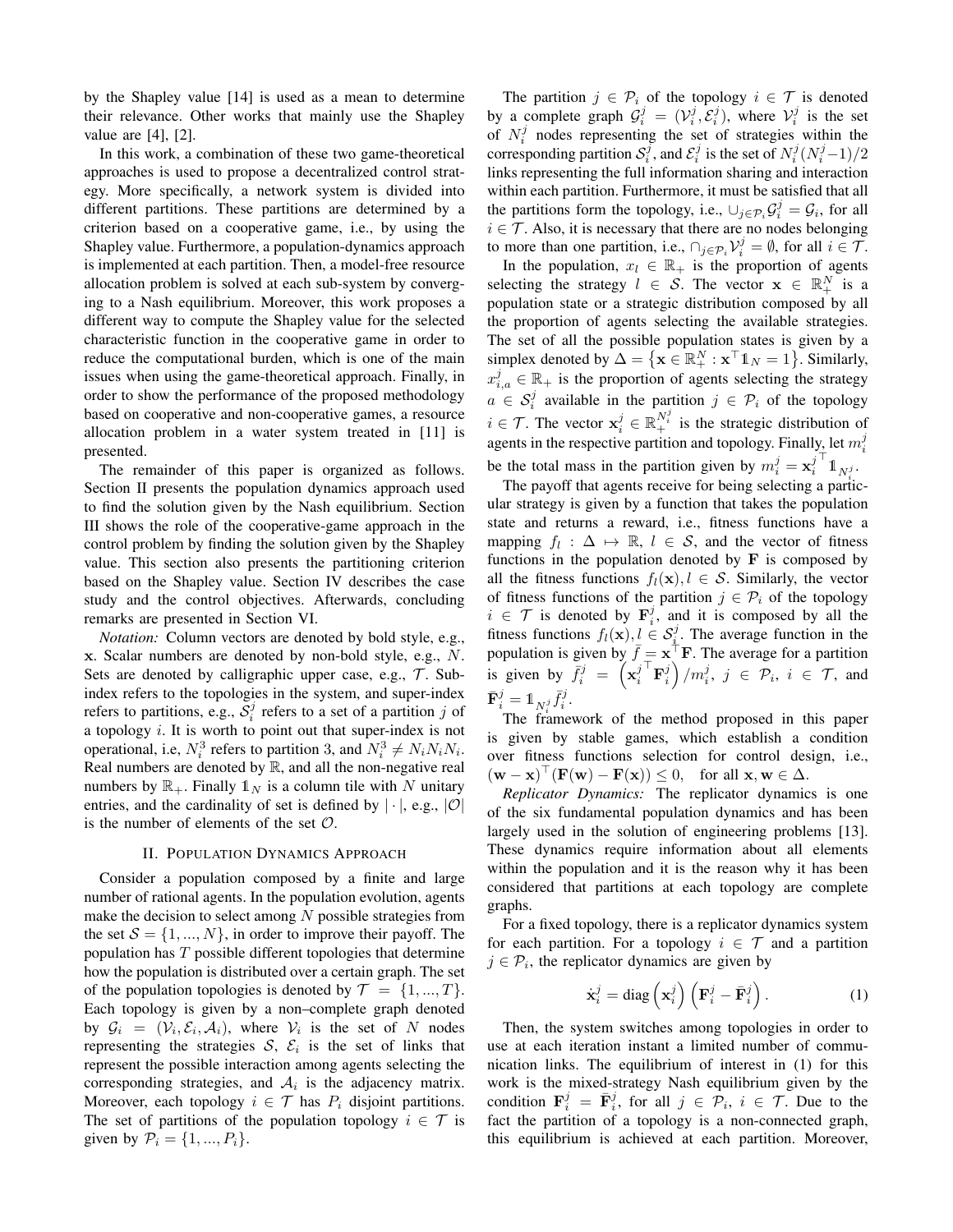since topologies and partitions are varying over time, it is necessary to identify the equilibrium for all topologies and partition, i.e.,  $f_k(\mathbf{x}) = f_l(\mathbf{x})$ , for all  $k, l \in S$ .

Now, it is shown that each partition satisfies an invariant set and consequently the whole set  $\Delta$  is invariant under the replicator dynamics (1) and switching partitioned topologies.

*Proposition 1:* If initial condition  $x_0 \in \Delta$ , then  $x \in$  $\Delta$ ,  $\forall t \geq 0$ , i.e., the simplex  $\Delta$  is an invariant set under replicator equation (1) and switching partitioned topologies.

*Proof:* In order to proof that  $\Delta$  is an invariant set, it is shown that the sum for all partition and topologies of  $\dot{x}^j$  for all  $i \in \mathcal{T}$  and  $j \in \mathcal{P}_i$  is null<sup>1</sup>, i.e.,

$$
\begin{split} \sum_{i \in \mathcal{T}} \sum_{j \in \mathcal{P}_i} & \mathbb{1}_{N_i^j}^{\top} \dot{\mathbf{x}}_i^j = \sum_{i \in \mathcal{T}} \sum_{j \in \mathcal{P}_i} {\mathbf{x}_i^j}^{\top} \bigg( \mathbf{F}_i^j - \frac{1}{m_i^j} \mathbb{1}_{N_i^j} {\mathbf{x}_i^j}^{\top} \mathbf{F}_i^j \bigg), \\ & = \sum_{i \in \mathcal{T}} \sum_{j \in \mathcal{P}_i} \left( \mathbf{x}_i^j {\mathbb{T}} \mathbf{F}_i^j - \mathbf{x}_i^j {\mathbb{T}} \mathbf{F}_i^j \right), \\ & = 0, \end{split}
$$

which completes the proof.

*Proposition 2:* Let **F** be a stable game, then the switched system (1) is uniformly stable since it admits a common Lyapunov function.

*Proof:* Consider the entropy function as a Lyapunov candidate<sup>1</sup>

$$
L(\mathbf{x}) = -\sum_{i \in \mathcal{T}} \sum_{j \in \mathcal{P}_i} \sum_{a \in \mathcal{S}_i^j} x_{i,a}^{j,*} \ln\left(\frac{x_{i,a}^j}{x_{i,a}^{j,*}}\right)
$$

$$
= -\sum_{i \in \mathcal{T}} \sum_{l \in \mathcal{S}} x_l^{*} \ln\left(\frac{x_l}{x_l^{*}}\right).
$$

This is a valid Lyapunov function since  $L(\mathbf{x}^*) = 0$  and  $L(\mathbf{x}) > 0$ , for all  $\mathbf{x} \neq \mathbf{x}^*$ , this is checked by using the Jensen's inequality (i.e.,  $E(f(x)) \ge f(E(x))$  for any convex function as the logarithm). Its derivative is

$$
\dot{L}(\mathbf{x}) = -\sum_{i \in \mathcal{T}} \sum_{j \in \mathcal{P}_i} \sum_{a \in \mathcal{S}_i^j} \frac{x_{i,a}^j}{x_{i,a}^j} \dot{x}_{i,a}^j
$$

Replacing dynamics in the Lyapunov function derivative,

$$
\dot{L}(\mathbf{x}) = -\sum_{i \in \mathcal{T}} \sum_{j \in \mathcal{P}_i} {\mathbf{x}_i^j}^{\mathbf{x}^\top} \left( \mathbf{F}_i^j - \frac{1}{m_i^j} \mathbf{1}_{N_i^j} {\mathbf{x}_i^j}^\top \mathbf{F}_i^j \right),
$$
\n
$$
= -\sum_{i \in \mathcal{T}} \sum_{j \in \mathcal{P}_i} \left( \mathbf{x}_i^j - \mathbf{x}_i^j \right)^\top \mathbf{F}_i^j,
$$
\n
$$
\leq 0,
$$

and equality holds when  $x_i^{j^*} = x_i^j$ , for all  $i \in \mathcal{T}$ , and  $j \in \mathcal{P}_i$ . The partitions for all the topologies admit the same Lyapunov function, then the system is uniformly stable for any convex combination of topologies.

<sup>1</sup>Details of this proof have been omitted due to the lack of space.

### **III. COOPERATIVE GAME ROLE**

Cooperative game theory studies how players can be grouped into coalitions in order to achieve a common goal and how to share the costs or benefits derived from their joint effort. In this work it is proposed to use this theory to form coalitions within the control system. Different topologies are considered -and consequently different partitions- in the system, which may vary over time in order to achieve an equilibrium with a reduction of the communication burden. To this end, a cooperative game with transferable utility is defined as a pair  $(V, V)$ , where  $V = \{1, ..., N\}$  is the set of players, and  $V$  is the characteristic function. From the cooperative game theoretical point of view, for each topology  $i \in \mathcal{T}$ , each node  $l \in \mathcal{V}_i$  is considered as a player, and each partition  $j \in \mathcal{P}_i$  represents a coalition of players.

The characteristic function denoted by  $V$  takes a coalition from the power set  $2^{\mathcal{V}}$  and returns a real value. Formally, the characteristic function is a mapping  $V: 2^{\mathcal{V}} \mapsto \mathbb{R}$ . For each coalition  $\mathcal{O} \subseteq \mathcal{V}$ ,  $V(\mathcal{O})$  is the value that the players can share among themselves. Additionally, for the empty coalition,  $V(\emptyset) \triangleq 0$ .

A solution of the cooperative game is an allocation rule that gives a division of the value of the coalition among its members in a fair way, i.e., achieving a condition in which each player receives a benefit according to its contribution to the coalition. Let  $y \in \mathbb{R}^N$  be the payoff vector given by  $y = [y_1 \cdots y_N]^\top$ . Some desirable properties for the distribution of the  $V(\mathcal{O})$  among the players are: 1) Efficiency:  $\sum_{l \in \mathcal{O}} y_l \leq V(V)$ ; 2) Coalitional rationality:  $\sum_{l \in \mathcal{O}} y_l = V(\mathcal{O})$  for all coalitions  $\mathcal{O} \subseteq \mathcal{V}$ ; 3) Individual rationality:  $y_l \ge V({l})$ , for all  $l \in V$ . Prior to defining the characteristic function, the costs associated to each coalition are defined as follows:

$$
C(\mathcal{O}) = \frac{1}{|\mathcal{O}|} \sum_{l \in \mathcal{O}} C_l, \tag{2}
$$

where  $C_l$  is the individual cost of player  $l \in \mathcal{V}$ . Afterwards, the characteristic function is given by the difference between the sum of individual costs and the cost of the corresponding coalition. Then, it is characterized the difference when adopting a coalition, i.e.,

$$
V(\mathcal{O}) = \sum_{l \in \mathcal{O}} C_l - C(\mathcal{O}).
$$
 (3)

A payoff rule that satisfies the mentioned desired requirements is the Shapley value for all the players  $l \in V$  [14], which is given by

$$
\Phi(l) = \sum_{\mathcal{O} \subseteq \mathcal{V} \backslash \{l\}} \frac{|\mathcal{O}|! \left(N - |\mathcal{O}| - 1\right)!}{N!} \left(V(\mathcal{O} \cup \{l\}) - V(\mathcal{O})\right).
$$
\n(4)

Notice that the sum considers all the possible coalitions to which player  $l \in V$  can be added. One of the main issues of working with cooperative games is the high computational burden in the computation of the Shapley value for all the players when using (4). In particular, the combinatorial explosion when the number of players is high is a common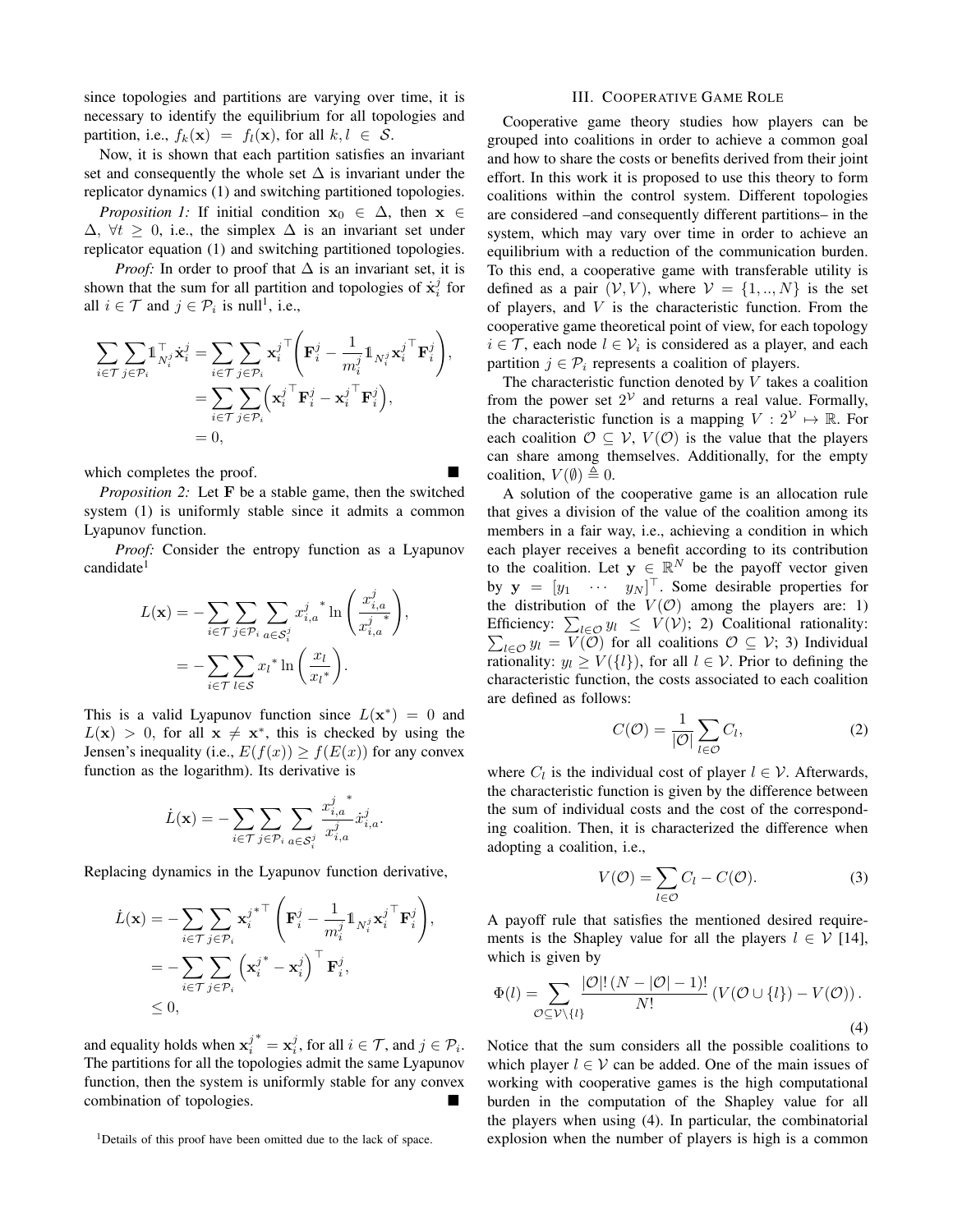issue in this context. Once the characteristic function has been defined as (3), a mathematical relation between the Shapley values can be determined in order to mitigate the high computational cost. This result is shown by using Proposition 3 stated next.

*Proposition 3:* Let (3) be the characteristic function of a cooperative game with the set of players  $V = \{1, ..., N\}$ . Let  $C_l$  be the cost associated to each player  $l \in V$ , and (2) be the costs associated to each coalition  $\mathcal{O} \subseteq \mathcal{V}$ . If one Shapley value  $\Phi(l)$  for any player  $l \in V$  is known, then all the Shapley values for all the players can be found by using a low-computational-cost operation of the form  $\Phi(r) = \Phi(l) + (C_r - C_l)\Theta$ , where  $r \in V$  is any other player, and  $\Theta$  is a constant for the cooperative game whose value only depends on the number of players  $N$ .

*Proof:* In order to simplify the notation, it is defined the operator  $\Psi(\mathcal{O}) = (|\mathcal{O}|! (N - |\mathcal{O}| - 1)!)/(N!)$ . Then, the Shapley value  $\Phi(l)$  of the player  $l \in V$  in (4) may be rewritten by expressing the set of coalitions to which the player  $l \in V$  can be added, in terms of a second player  $r \in V$  as follows<sup>2</sup>:

$$
\Phi(l) = \sum_{\mathcal{O} \subseteq \mathcal{V} \setminus \{l,r\}} \Psi(\mathcal{O}) \left( V(\mathcal{O} \cup \{l\}) - V(\mathcal{O}) \right) + \sum_{\mathcal{O} \subseteq \mathcal{V} \setminus \{l,r\}} \Psi(\mathcal{O} \cup \{r\}) \left( V(\mathcal{O} \cup \{r\} \cup \{l\}) - V(\mathcal{O} \cup \{r\}) \right).
$$

Similarly, the Shapley value  $\Phi(r)$  of the player  $r \in V$  may be written in terms of  $l \in V$ . Then, it is found the difference between the Shapley values  $\Phi(r)$ , and  $\Phi(l)$ , denoted by  $\tilde{\Phi}(r, l) = \Phi(r) - \Phi(l)$ . Also, replacing (3) and (2), and taking into account that  $\Psi(\mathcal{O} \cup \{r\}) = \Psi(\mathcal{O} \cup \{l\}),$  i.e.,

$$
\tilde{\Phi}(r,l) = \sum_{\mathcal{O} \subseteq \mathcal{V} \setminus \{l,r\}} \Psi(\mathcal{O}) \left\{ \left( 1 - \frac{1}{|\mathcal{O}| + 1} \right) (C_r - C_l) \right\} + \sum_{\mathcal{O} \subseteq \mathcal{V} \setminus \{l,r\}} \Psi(\mathcal{O} \cup \{r\}) \left\{ \left( 1 - \frac{1}{|\mathcal{O}| + 1} \right) (C_r - C_l) \right\}.
$$

Briefly, the difference between the Shapley values  $\Phi(r,l) = \Phi(r) - \Phi(l)$  is given by

$$
\tilde{\Phi}(r,l) = (C_r - C_l) \sum_{\mathcal{O} \subseteq \mathcal{V} \setminus \{l,r\}} \overbrace{(\Psi(\mathcal{O}) + \Psi(\mathcal{O} \cup \{r\}))}^{\theta_1} \overbrace{(\frac{|\mathcal{O}|}{|\mathcal{O}|+1})}^{\theta_2},
$$

the constant value  $\Theta$  can be re-written as

$$
\Theta = \sum_{s=1}^{N-2} \left\{ \overbrace{\left(\frac{(N-2)!}{s!(N-2-s)!}\right) \left(\frac{s}{s+1}\right)}^{\theta_2} \overbrace{\left(\frac{s!}{s!(N-2-s)!}\right) \left(\frac{s!}{s+1}\right)}^{\theta_3} \right\}, \quad (5)
$$

<sup>2</sup>Details of this proof have been omitted due to the lack of space.

## **TABLE I**

COMPARISON OF COMPUTATIONAL BURDEN FOR COMPUTING THE SHAPLEY VALUE FOR DIFFERENT NUMBER OF PLAYERS.

| <b>Total Number</b><br>of players | Computational<br>burden using (4)<br>Time [s] | <b>Computational</b><br>burden using $(5)$<br>Time [s] |
|-----------------------------------|-----------------------------------------------|--------------------------------------------------------|
| 3                                 | 0.4232                                        | 0.1461                                                 |
|                                   | 0.8020                                        | 0.1912                                                 |
| 10                                | 5.9998                                        | 0.6120                                                 |
| 14                                | 110.6065                                      | 7.9103                                                 |
| 18                                | 53938.9433                                    | 2996.6542                                              |

the factor  $\theta_3$  represents the amount of coalitions that can be formed in the cooperative game with s players, i.e.,  $|\mathcal{O}| = s$ . Finally  $\Phi(r) = \Phi(l) + (C_r - C_l)\Theta$ , obtaining the desired relationship that completes the proof.

In order to verify the difference between the computational burden of computing the Shapley value with (4), and by using the relation proposed in Proposition 3 with the constant value (5), different Shapley values for several amount of players have been computed, and the respective computational burden is presented in Table I.

## **Partitioning Procedure**

In order to perform the partitioning of the system, first it is defined a time  $\Delta t$  that determines when the proper topology is evaluated. Every time  $k \in \mathbb{Z}_+$  with the sampling time  $\Delta t$ , the Shapley value  $\Phi(l, k)$  of all the players  $l \in V$ is computed by using the low-computational-cost operation using the factor  $\Theta$  in (5). As a second necessary parameter to define is the size of the desired coalitions denoted by  $q$ , i.e., perform partitions of  $q$  number of players.

Remark 1: Notice that depending on the desired size of the coalitions, it is possible to obtain at most one coalition composed by a number of players lower than  $q$ , e.g., consider the case of  $N = 8$  players, and if it is desired to perform a partition of size  $q = 3$ , then there are going to be obtained two coalitions of g players and one coalition of  $2 < g$ players. ♦

In the partitioning procedure, it is desired to gather the player with the highest Shapley value with the  $g-1$  players with the lowest Shapley values. In this sense, it is possible to make a cooperation in which the best players share their benefits with those in worse situation. It is worth to highlight that this partitioning criterion might be different depending on the control objectives and the system dynamical behavior, but it is proper to make this partitioning in function of the Shapley value.

# IV. CASE STUDY

The case study is shown in Figure 1a), which is composed by  $N = 12$  tanks. There are two control objectives. The first control objective is to maintain all the tanks at the same and maximum level; this objective is solved by finding a Nash equilibrium. Furthermore, the costs associated to the communication links determine a Key Performance Indicator (KPI) given by  $KPI_{links} = \frac{1}{2} \int_{t_0}^{t_f} 1_N^{\top} A_i 1_N dt$ ,  $i \in \mathcal{T}$ , for the current topology  $i \in \mathcal{T}$ , where  $t_0$  is an initial time and  $t_f$  a final time. As a second control objective, it is desired to determine the fair cost that each player should pay for these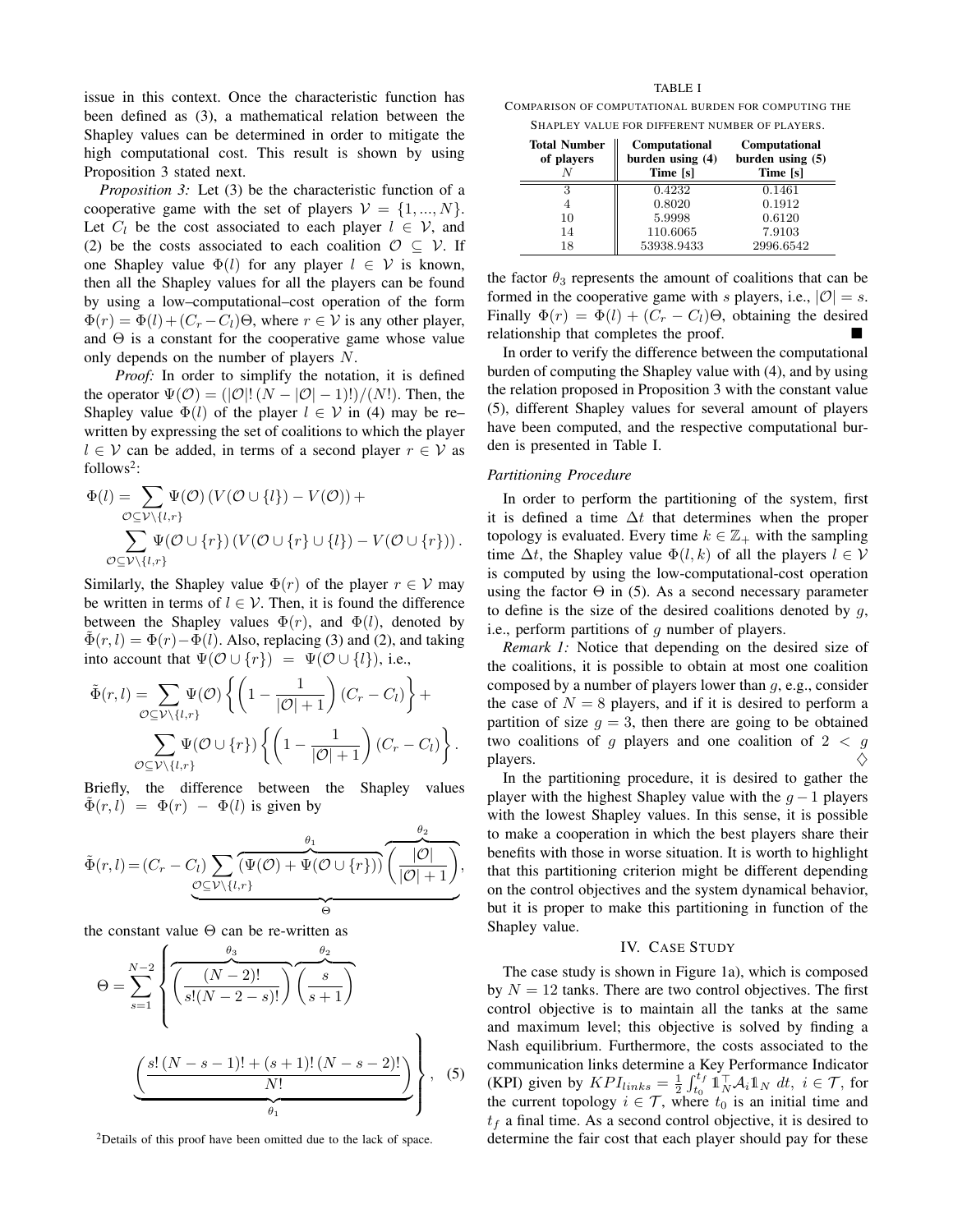communication links according to the player contribution to the system in order to achieve the desired equilibrium. Then, the fair cost that each player should pay is expressed in function of the Shapley value, i.e.,

$$
KPI_{links,l} = \frac{\Phi(l,k)}{\sum_{r=1}^{N} \Phi(r,k)} KPI_{links}, \ l \in \mathcal{V}.
$$
 (6)

The Shapley value is normalized in (6) since it is computed in terms of the error rather than economical units. These communication links share, in a local way, information about the measured levels in order to achieve the first control objective. Notice that this is a decentralized control scheme since each control action is computed by using only partial and local information.

In order to solve the control problem, it is proposed to perform a partitioning based on the Shapley value as presented in Section III. Therefore, the costs associated to each player are going to be the error between the current level and the maximum level capacity of each tank, i.e.,

$$
C_l = h_{max,l} - h_l,\t\t(7)
$$

where  $h_{max,l}$  denotes the maximum possible level for the  $l^{\text{th}}$ tank. This cost characterization shows that it is more costly to increase the level in a tank rather than reduce it. Once the partitions are made, a population-dynamics approach is applied to each partition where the fitness function for each strategy is given by the error  $f_l = h_{max,l} - h_l$ . Notice that this is a model-free approach since knowledge about dynamics is not required in the design, i.e.,  $f_l$  is computed just by measuring  $h_l$ . It is assumed that this fitness function is always non-negative since physically the current measured level  $h_l \leq h_{max,l}$ . Notice that, with this fitness function, more resource is assigned to empty tanks. Moreover, this fitness function is decreasing with respect to  $x_i$ , since the error is expected to be reduced when more resource is assigned to the tank. In this way, it is guaranteed that the population game  $F$  is stable and then Proposition 2 holds.



Fig. 1. a) Case study: Resource  $Q$  allocation throughout  $N$  tanks. b) Complete graph given by the grand coalition.

The dynamics for the  $l<sup>th</sup>$  tank in continuous time are given by  $h_l = q_{in,l} - q_{out,l}$ , with  $q_{out,l} = K_l h_l$ , where  $h_l$  is the level,  $K_l$  is a constant factor characterizing the outflow,  $q_{in,l}$  is the inflow, and  $q_{out,l}$  is the outflow of the  $l<sup>th</sup>$  tank. There is a constant available resource given by  $Q = 30$ . Each inflow  $q_{in,l}$  is controlled by a valve commanded by a control signal  $x_l$ , i.e.,  $q_{in,l} = Qx_l$ , with  $0 \leq x_l \leq 1$ . It is assumed that there is a local controller at each valve that guarantees the desired flow given by  $x_l$ . The limited resource establishes a constraint over all inflows, i.e.,  $\sum_{i=1}^{N} q_{in,l} = Q$ . This constraint leads to the condition  $\sum_{i=1}^{N} Qx_i = Q$ , and consequently,  $\mathbf{x} \in \Delta$ . This condition is also satisfied in the partitioned system if the initial condition of the proportion of agents satisfies  $\sum_{j \in \mathcal{P}_i} \mathbb{1}_{N^j}^{\top} \mathbf{x}_i^j(0) = 1$ , for the initial topology  $i \in \mathcal{T}$ , following Proposition 1.

# V. RESULTS

As a reference to analyze the performance of the proposed control strategy, results for the centralized case are also presented, *i.e.*, the case with the unique topology given by a complete graph, or with the grand coalition (see Figure 1b)).

For the presented example,  $\Delta t = 0.1$ s. The Shapley value is computed in function of the error costs (7). It is important to mention that initial condition for each tank level has been established as a random value within the interval  $[0, 1]$ . The control objectives are given by: i) maintain all the tank levels at the same maximum value; and ii) determine the fair economical costs for the players, then more KPIs are defined to evaluate the performance. For instance, it is of interest to analyze the error of each tank level with respect to the average levels of the entire<br>system, i.e.,  $KPI_{error,l} = \int_{t_0}^{t_f} (h_l - \frac{1}{N} \mathbf{h}^\top \mathbb{1}_N) dt, l \in \mathcal{V}$ ,<br>where  $\mathbf{h} = [h_1 \cdots h_N]^\top$ . Then, there is a KPI for the whole system in function of the mentioned error levels,<br>i.e.,  $KPI_{error} = \sum_{l=1}^{N} KPI_{error,l}$ . Finally, it is defined the settling time with criterion of the 5% as a KPI, i.e.,  $KPI_{setting} = \min_t \{t : \forall \tilde{t} \ge t, \, \underline{\mathbf{h}} \le \mathbf{h}(\tilde{t}) \le \bar{\mathbf{h}}\},$  where  $\underline{\mathbf{h}} = 0.95\mathbf{h}^*, \ \overline{\mathbf{h}} = 1.05\mathbf{h}^*, \ \text{and } \mathbf{h}^*$  being the equilibrium point of the system.

Figure 2 shows the evolution of the tank levels for three different cases (coalitions of 2 players, coalitions of 3 players and the grand coalition), and it is also shown the gap that determines the settling time. The topology in the system is determined every  $\Delta t$ , Figure 3 shows some different topologies obtained based on the Shapley value at five time instants. In Figure 3, it can be seen how topologies vary dynamically with coalitions of two and three players. In Figure 2, it can be seen that the first control objective is met for all the cases. The second control objective is determined by the Shapley value as presented in Table II.

**TABLE II** FAIR ECONOMICAL COSTS FOR EACH PLAYER.

| <b>Player</b>       | Fair costs according Shapley value                            |                             |  |
|---------------------|---------------------------------------------------------------|-----------------------------|--|
| $l \in \mathcal{V}$ | $(\Phi(l,k)KPI_{links})/\left(\sum_{r=1}^{N}\Phi(r,k)\right.$ |                             |  |
|                     | <b>Coalitions 2 Players</b>                                   | <b>Coalitions 3 Players</b> |  |
| 1                   | 68.5457                                                       | 163.2923                    |  |
| $\overline{2}$      | 88.3214                                                       | 176.9323                    |  |
| 3                   | 66.0268                                                       | 296.4736                    |  |
| 4                   | 85.9647                                                       | 202.0730                    |  |
| 5                   | 122.4891                                                      | 172.0995                    |  |
| 6                   | 107.3169                                                      | 223.4468                    |  |
| 7                   | 71.7682                                                       | 197.5349                    |  |
| 8                   | 147.2266                                                      | 248.4602                    |  |
| 9                   | 130.3143                                                      | 237.5863                    |  |
| 10                  | 124.9356                                                      | 145.3167                    |  |
| 11                  | 106.6134                                                      | 169.3707                    |  |
| 12                  | 80.4768                                                       | 167.4130                    |  |
| <b>Total</b>        | 1200                                                          | 2400                        |  |